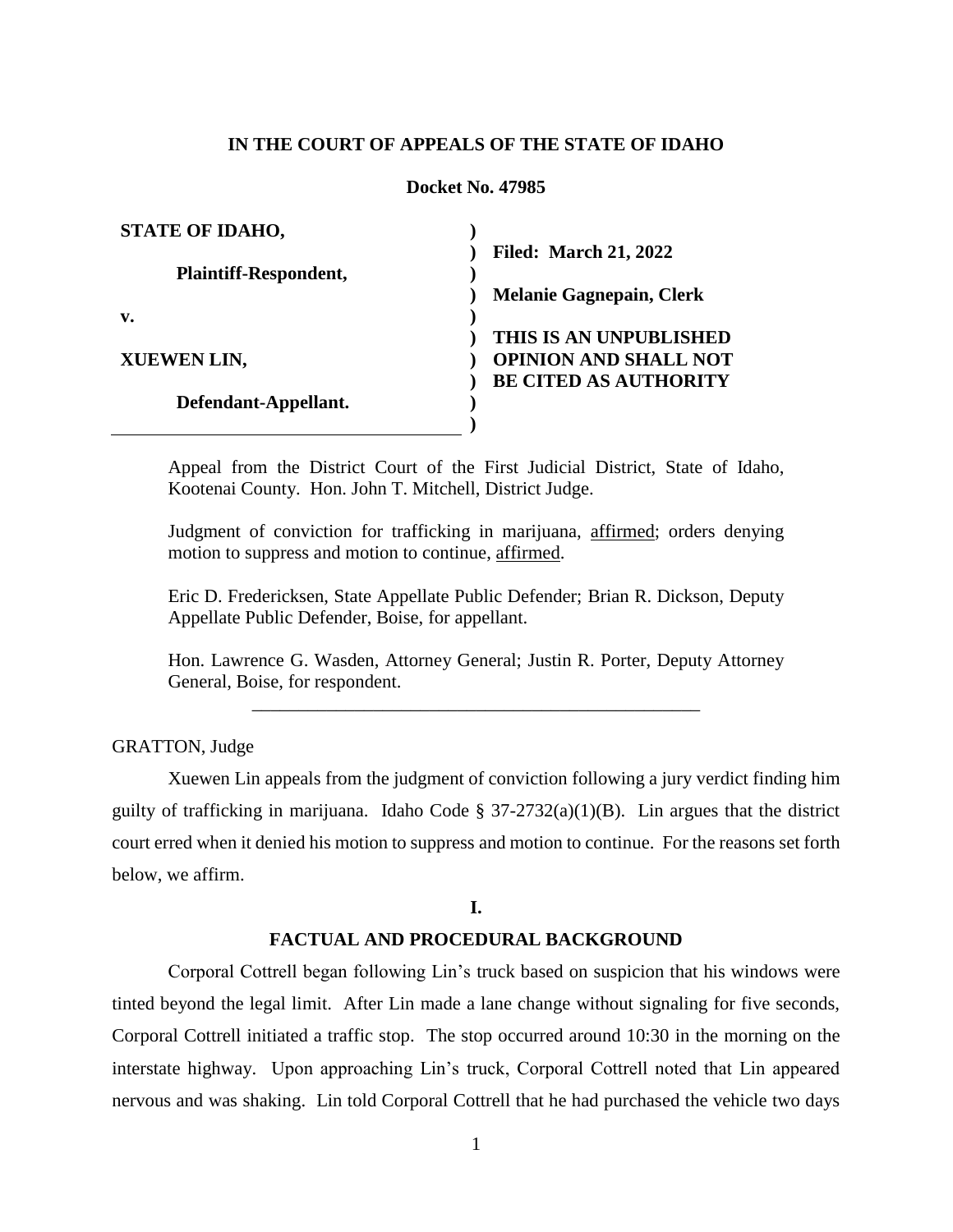prior, but then abruptly stopped himself and then said, "I mean recently." He indicated he was traveling from home in Missouri to see friends in Spokane. After explaining the purpose for the stop, Corporal Cottrell collected Lin's license and a receipt for registration.

Corporal Cottrell retrieved a window tint meter from his patrol vehicle and began measuring the tint of the windows on Lin's truck. As he returned to Lin's vehicle, Corporal Cottrell noticed that Lin was texting on his phone. Lin then shielded the device from Corporal Cottrell's view.

While Corporal Cottrell was measuring the window tint, an additional officer arrived on the scene. Corporal Cottrell requested that the second officer perform the administrative records check while Corporal Cottrell ran his drug detection dog around the exterior of Lin's truck. While that officer conducted the records check, Corporal Cottrell approached Lin who was again texting and shielding his phone from view. Corporal Cottrell asked Lin to exit the vehicle while he conducted the dog sniff. Lin did so, taking his wallet, keys, and phone. Corporal Cottrell then asked Lin if the items in the truck belonged to him. Lin hesitated, then answered that all the items in the cab belonged to him. When asked if the items in the bed of the truck belonged to him, Lin asked for an attorney.

Before proceeding with the dog sniff, Corporal Cottrell placed Lin in handcuffs. He then asked the second officer, who was waiting for returns on the records check, to seat Lin in the back of his patrol vehicle. The drug detection dog alerted to Lin's truck, and a subsequent search revealed, among other things, several bags with a substance the officers recognized as marijuana. Lin was arrested and charged with one count of trafficking in marijuana, I.C.  $\S 37-2732(a)(1)(B)$ , and another paraphernalia charge that was dismissed before trial.

Prior to trial, Lin filed a motion to suppress arguing that being handcuffed and placed in the patrol vehicle amounted to an unlawful arrest. The State argued that the seizure did not transform into an arrest until after the drug detection dog's alert. Following a hearing on the motion, the district court denied the motion to suppress.

After the suppression hearing and before the trial date, Lin's attorney filed a motion to withdraw and a motion to continue, asserting that there was a conflict of interest between Lin and himself. Lin's attorney also argued that the continuance was necessary because Lin wanted to hire another attorney who, because of his calendar, would be unable to prepare for the trial, which was set approximately two weeks later. A hearing on the motions was conducted during the pretrial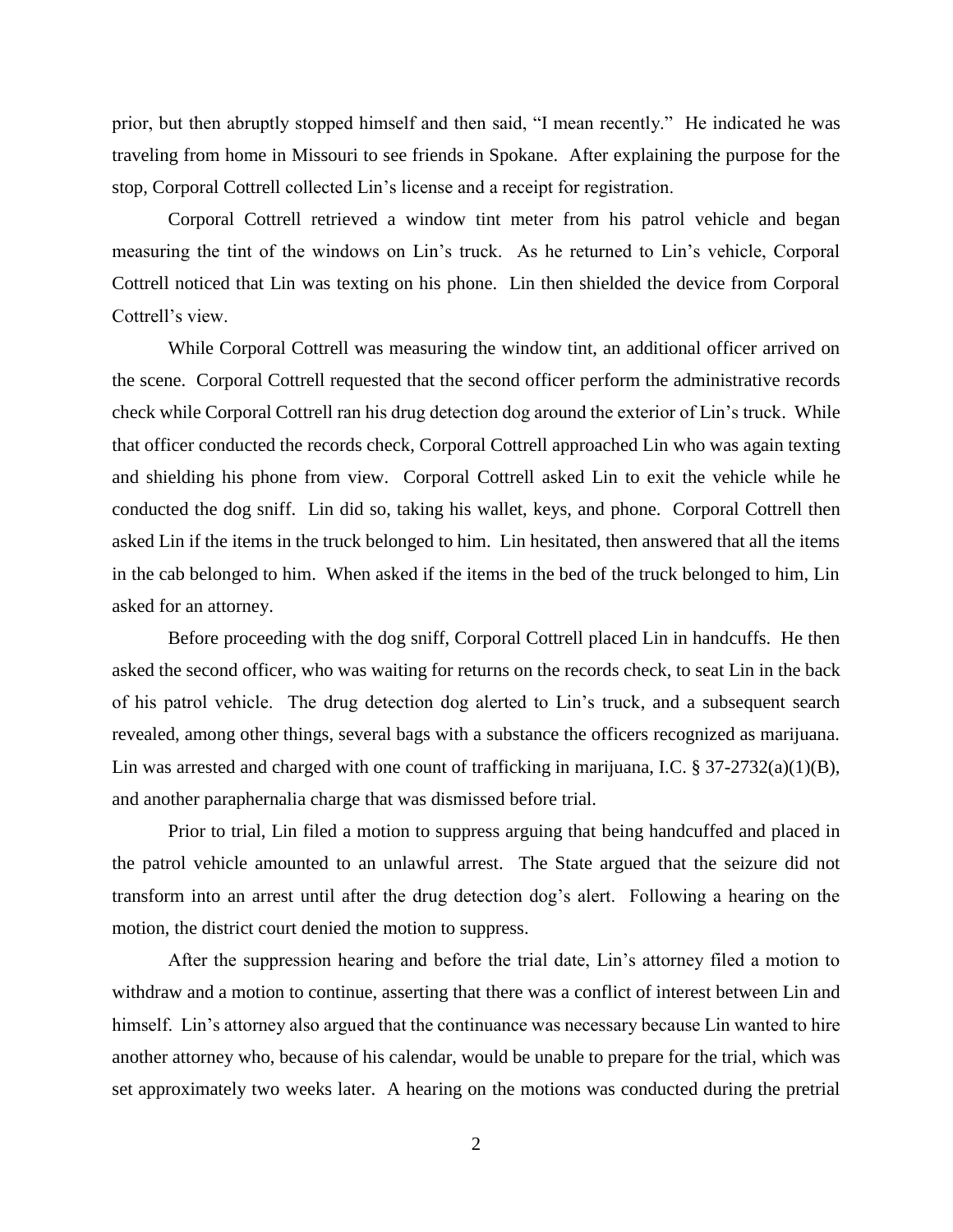conference a week before trial. Lin wanted to address the court at the hearing on the motion, but the district court denied his request. The district court also denied both of Lin's motions.

The jury trial proceeded as scheduled. Lin was found guilty of trafficking in marijuana. Lin timely appeals.

## **II.**

### **ANALYSIS**

Lin claims that the district court erred in denying his motion to suppress and motion to continue. Specifically, Lin argues that placing him in handcuffs and placing him in the patrol vehicle constituted a de facto arrest because doing so was unreasonable under the circumstances and therefore constituted a violation of his Fourth Amendment rights. Further, Lin argues that the district court's denial of his motion to continue was based on an unreasonable and arbitrary insistence on expeditiousness. We address each of these contentions below.

#### **A. Motion to Suppress**

The standard of review of a suppression motion is bifurcated. When a decision on a motion to suppress is challenged, we accept the trial court's findings of fact that are supported by substantial evidence, but we freely review the application of constitutional principles to the facts as found. *State v. Atkinson*, 128 Idaho 559, 561, 916 P.2d 1284, 1286 (Ct. App. 1996). At a suppression hearing, the power to assess the credibility of witnesses, resolve factual conflicts, weigh evidence, and draw factual inferences is vested in the trial court. *State v. Valdez-Molina*, 127 Idaho 102, 106, 897 P.2d 993, 997 (1995); *State v. Schevers*, 132 Idaho 786, 789, 979 P.2d 659, 662 (Ct. App. 1999).

The term "de facto arrest" describes a seizure of an individual that becomes so intrusive in manner or length that it exceeds the bounds of an investigative detention. *State v. Frank*, 133 Idaho 364, 367-69, 986 P.2d 1030, 1033-35 (Ct. App. 1999). In determining if an investigative detention becomes too intrusive and, thus, unreasonable, the Court considers: (1) the duration of the invasion imposed by the additional restriction; and (2) the law enforcement purposes served. *State v. DuValt*, 131 Idaho 550, 554, 961 P.2d 641, 645 (1998). Reasonable measures to ensure the safety of the officers or the public can be taken without necessarily compelling a finding that the suspect was in custody.

Factors to be considered in distinguishing an investigative stop from a *de facto* arrest include the seriousness of the crime, the location of the encounter, the length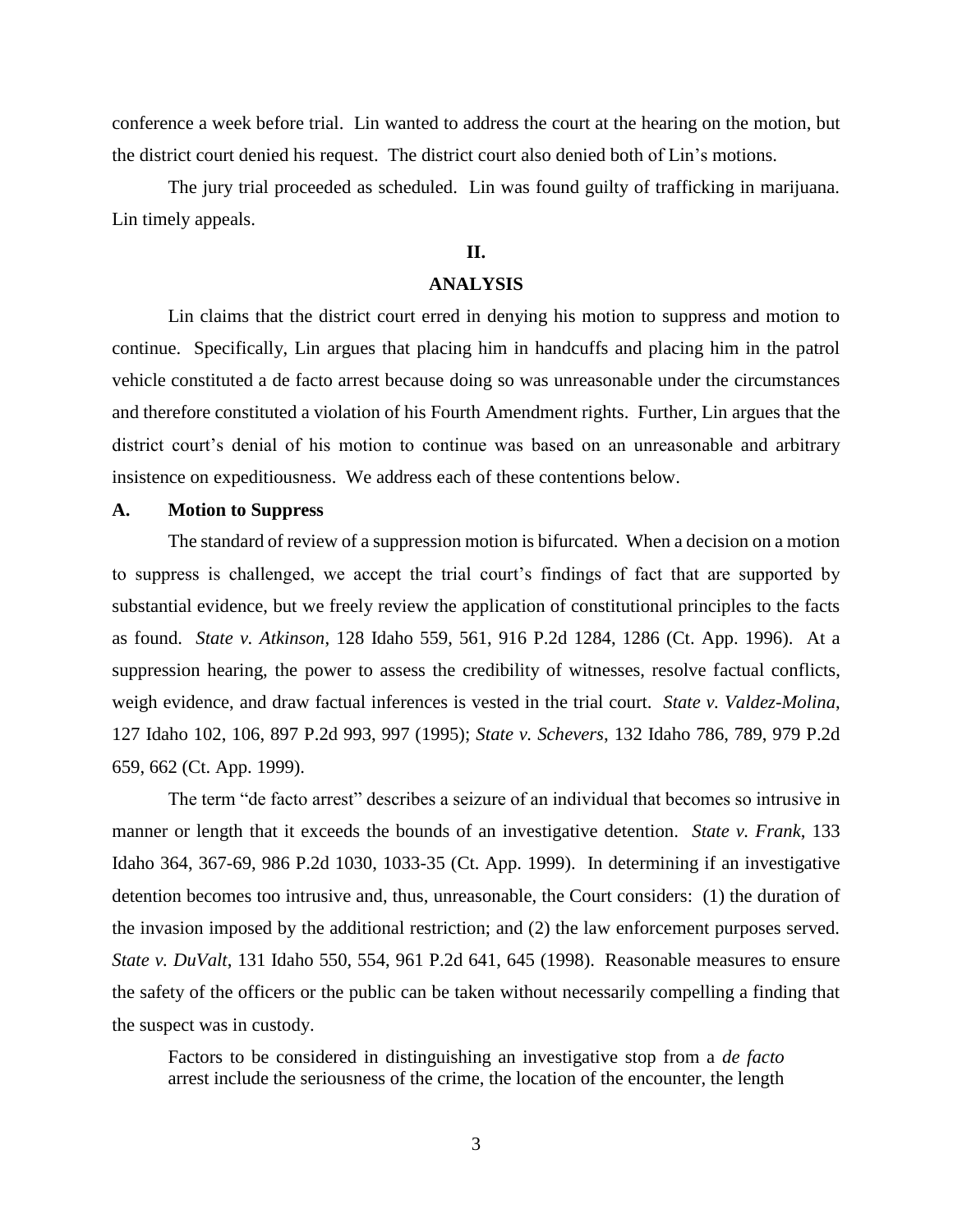of the detention, the reasonableness of the officer's display of force, and the conduct of the suspect as the encounter unfolds.

*State v. Martinez*, 129 Idaho 426, 431, 925 P.2d 1125, 1130 (Ct. App. 1996). There is no bright line rule for determining when a *Terry*<sup>1</sup> stop has escalated into an arrest. *Martinez*, 129 Idaho at 430, 925 P.2d at 1130. Courts must consider all of the surrounding circumstances to determine whether the methods used during the detention, like utilizing handcuffs, were reasonable. *DuValt*, 131 Idaho at 554, 961 P.2d at 645. If an investigative detention becomes unreasonable, the detention is transformed into an arrest. *State v. Pannell*, 127 Idaho 420, 423-25, 901 P.2d 1321, 1324-36 (1995)

Lin argues that the district court erred in denying his motion to suppress because the actions of the officers in placing him in handcuffs and seating him in the back of the patrol vehicle were unreasonable under the circumstances and constituted a de facto arrest. Corporal Cottrell stated that the measures taken were to promote officer safety and prevent flight. Lin argues these purposes could have been served in a less restrictive manner since there were three officers at the scene compared to only one suspect. Therefore, Lin asserts there was no need to place him in handcuffs as there were adequate officers on the scene to promote the safety of the officers and public. Further, Lin argues that his compliance with the officers and the nature of the suspected offense did not warrant such restrictive measures.

However, while there were at least two officers at the scene with a third arriving at some point after Lin was placed in handcuffs, the restrictive measures taken by the officers were not unreasonable under the circumstances. Both of the officers at the scene when Lin was handcuffed were pursuing tasks related to the traffic stop and could not divert their attention to Lin without prolonging the stop. Corporal Cottrell realized that the second officer was attending to processing Lin's paperwork and Corporal Cottrell would not be able to attend to Lin as he ran his drugdetection dog around the truck. Lin had exited his vehicle and was now standing on the shoulder of a busy interstate highway. While a third officer arrived on the scene at some point, it is unclear when he arrived and it appears that Lin was at least in handcuffs before his arrival, if not in the back of the patrol vehicle.

Further, while Lin argues that he was compliant with the officers' requests, he did display furtive and evasive behaviors during the stop that further support the reasonableness of the

 $\mathbf{1}$ 

<sup>1</sup> *Terry v. Ohio*, 393 U.S. 1 (1968).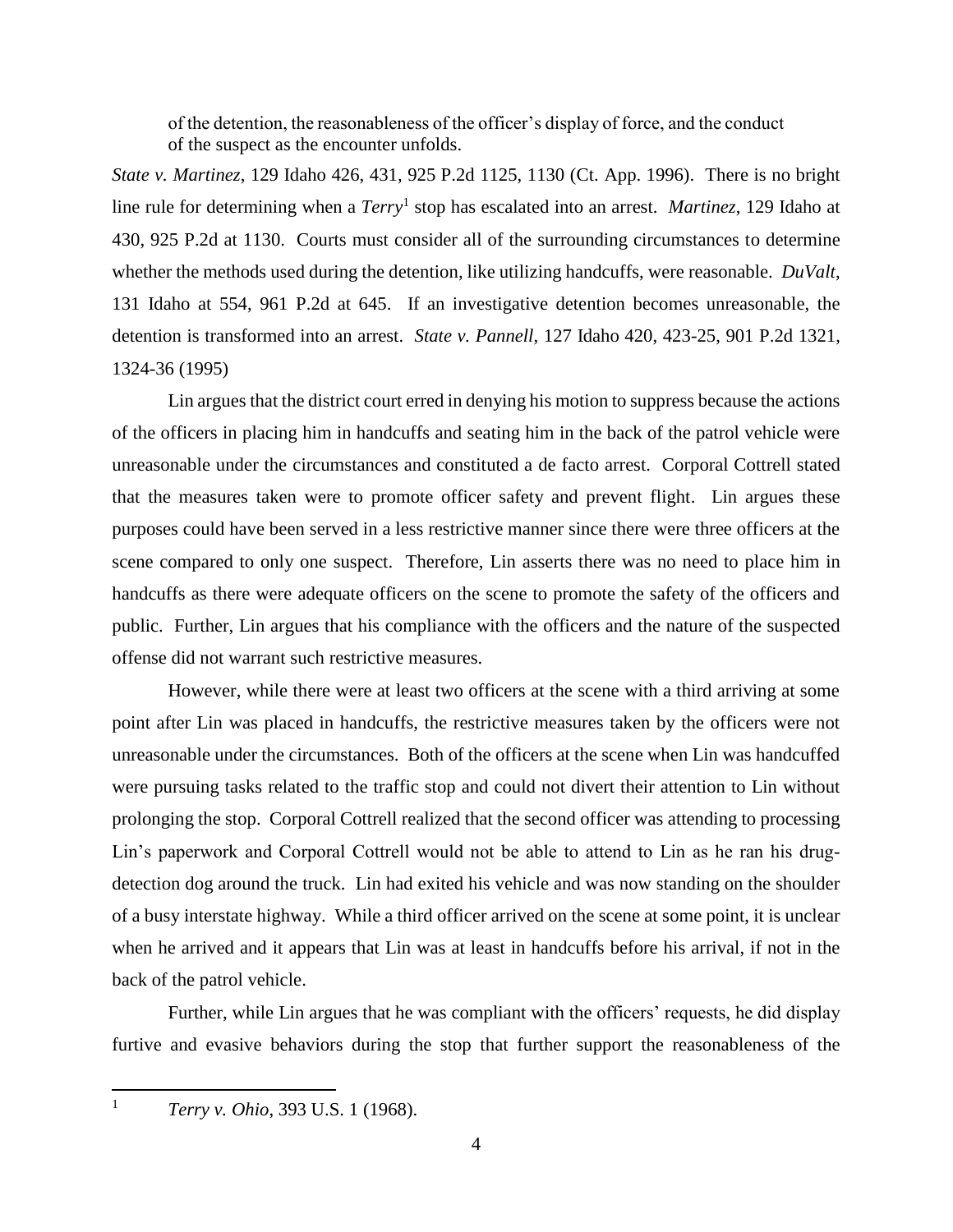officers' actions. Lin was careful on two separate occasions to cover his phone from view while sending text messages and asked for an attorney when asked specifically about the contents in the bed of his truck. While Lin argues that these actions were an invocation of his constitutional rights and cannot constitute grounds for reasonable suspicion or probable cause, the relevant question prior to the handcuffing was not whether reasonable suspicion or probable cause existed. Rather, the question is whether the officers' actions were reasonable under the circumstances. Corporal Cottrell testified that the restrictive measures were used to promote officer safety and prevent flight. Lin's behavior up to that point in the stop supports the officers' safety concerns that Lin may have tried to flee or text for assistance, making the actions in restraining him to maintain the status quo reasonable.

Finally, the parties agree that the duration of the restriction imposed by the use of handcuffs was brief. Lin acknowledges that the approximately six minutes of restrictive detention time from when he was handcuffed to when the contraband was found in his truck was "short in duration." The State points out that the time from handcuffing to the alert of the drug dog, providing probable cause to justify the search of Lin's truck, was less than two minutes. That the period of employment of pre-arrest restrictive measures was brief further supports the district court's finding that the use of handcuffs did not change the detention to a de facto arrest. The motion to suppress was properly denied.

#### **B. Motions to Withdraw and Continue**

The decision to grant a motion for a continuance rests within the sound discretion of the trial court. *State v. Ransom*, 124 Idaho 703, 706, 864 P.2d 149, 152 (1993). When a trial court's discretionary decision is reviewed on appeal, the appellate court conducts a multi-tiered inquiry to determine whether the trial court: (1) correctly perceived the issue as one of discretion; (2) acted within the boundaries of such discretion; (3) acted consistently with any legal standards applicable to the specific choices before it; and (4) reached its decision by an exercise of reason. *State v. Herrera*, 164 Idaho 261, 270, 429 P.3d 149, 158 (2018). Generally, unless an appellant shows that his or her substantial rights have been prejudiced by reason of a denial of his or her motion for continuance, appellate courts can only conclude that there was no abuse of discretion. *State v. Cagle*, 126 Idaho 794, 797, 891 P.2d 1054, 1057 (Ct. App. 1995). Such prejudice can arise if denial of the continuance results in abridgement of an accused's right to counsel. *In Int. of Kinley*, 108 Idaho 862, 865, 702 P.2d 900, 903 (Ct. App. 1985).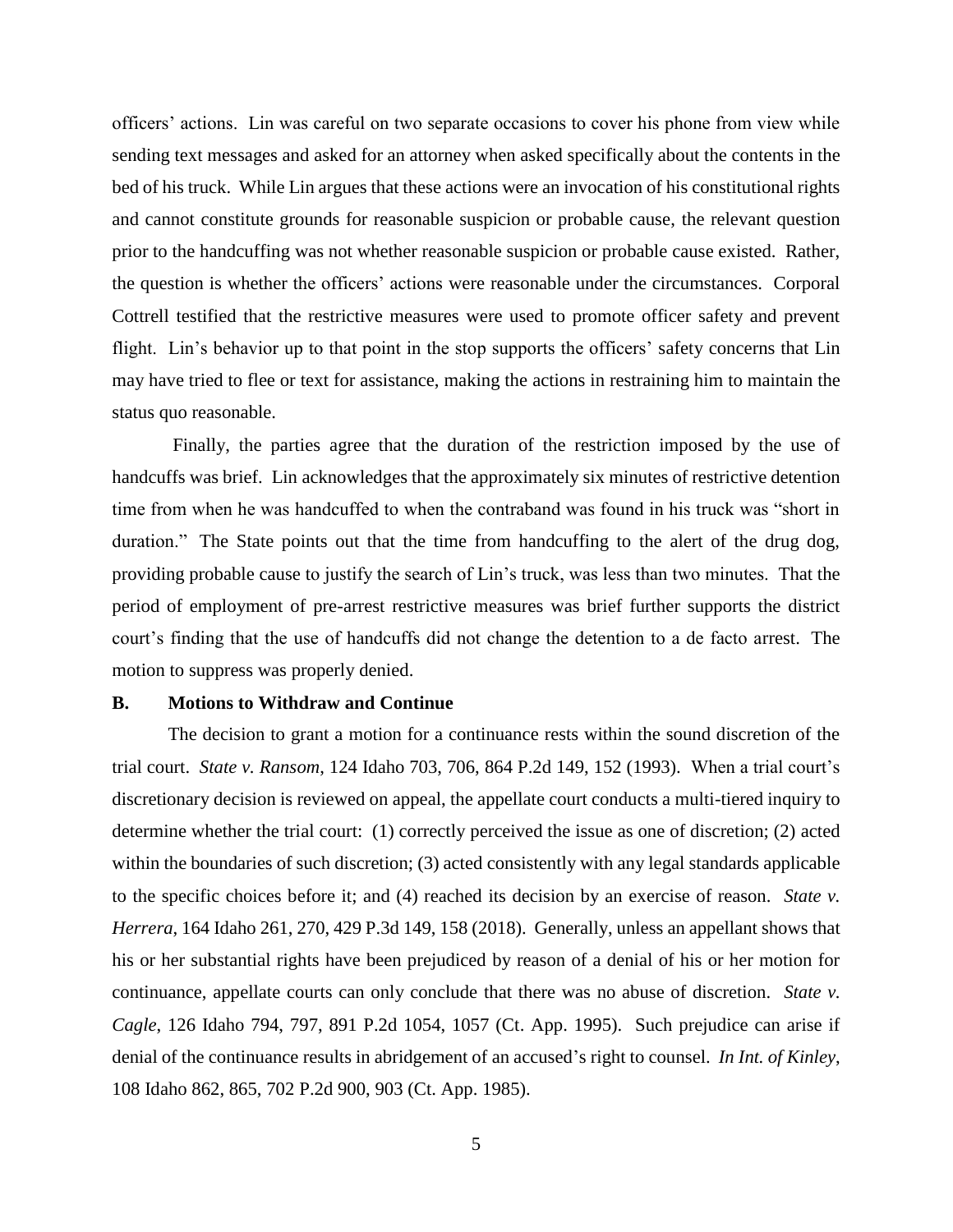The Sixth Amendment allows a defendant "who does not require appointed counsel to choose who will represent him." *[United States v. Gonzalez-Lopez](https://1.next.westlaw.com/Link/Document/FullText?findType=Y&serNum=2009431170&pubNum=0000708&originatingDoc=I68a4ba40774611e5b86bd602cb8781fa&refType=RP&fi=co_pp_sp_708_2561&originationContext=document&transitionType=DocumentItem&ppcid=8594420633e74805be76f6dc5387c774&contextData=(sc.UserEnteredCitation)#co_pp_sp_708_2561)*, 548 U.S. 140, 144 (2006). A "[d]eprivation of the right is 'complete' when the defendant is erroneously prevented from being represented by the lawyer he wants, regardless of the quality of the representation he received." *Id.* [at 148.](https://1.next.westlaw.com/Link/Document/FullText?findType=Y&serNum=2009431170&pubNum=0000708&originatingDoc=I68a4ba40774611e5b86bd602cb8781fa&refType=RP&fi=co_pp_sp_708_2563&originationContext=document&transitionType=DocumentItem&ppcid=8594420633e74805be76f6dc5387c774&contextData=(sc.UserEnteredCitation)#co_pp_sp_708_2563) The right to counsel of choice is qualified, however, because a trial court is granted wide latitude in balancing the right to counsel of choice against the needs of fairness and the demands of the court calendar. *Id.* at 152.

Lin argues that the district court violated his Sixth Amendment right to counsel by denying his motion to continue to allow him to substitute new counsel. In support of this argument, Lin relies on *State v. Rockstahl*, 159 Idaho 364, 369-70, 360 P.3d 373, 378-79 (Ct. App. 2015), where this Court affirmed the district court's appellate decision that the magistrate court's denial of a motion to withdraw and to continue the case was improper because the magistrate court failed to inquire into the breakdown in attorney-client communications or to consider the court's calendar or other factors. This failure constituted a violation of the defendant's Sixth Amendment rights. In this case, Lin argues that the district court likewise failed to inquire into the breakdown of communication between Lin and his attorney. Further, Lin argues that the district court erred by preventing Lin from speaking at the hearing and incorrectly reading a typographical error into the motion to withdraw.

However, this case has several factors that distinguish it from *Rockstahl*. First, Lin's motion to withdraw indicated a conflict of interest, but at the hearing his counsel cited a breakdown in the attorney-client communication and relationship. Lin's attorney limited the district court's ability to effectively inquire further into the breakdown of communication between Lin and his attorney when he stated: "I can't get into it too in depth because of privileged communications." Subsequently, Lin's counsel twice cited privileged communications as preventing him from being more forthcoming and indicated undisclosed problems that he could not "speak to the Court about at this time." Moreover, substitute counsel in *Rockstahl* was known and present at the hearing, and the time needed for the continuance was set. Here, outside of Lin's assertion that he had counsel ready to take his case if a continuance was granted, there was no showing that substitute counsel would be available. Further, the time needed for the continuance was open-ended, meaning the district court had no information on the impact granting the continuance would have on the court's calendar. In short, if the motion to withdraw and motion to continue had been